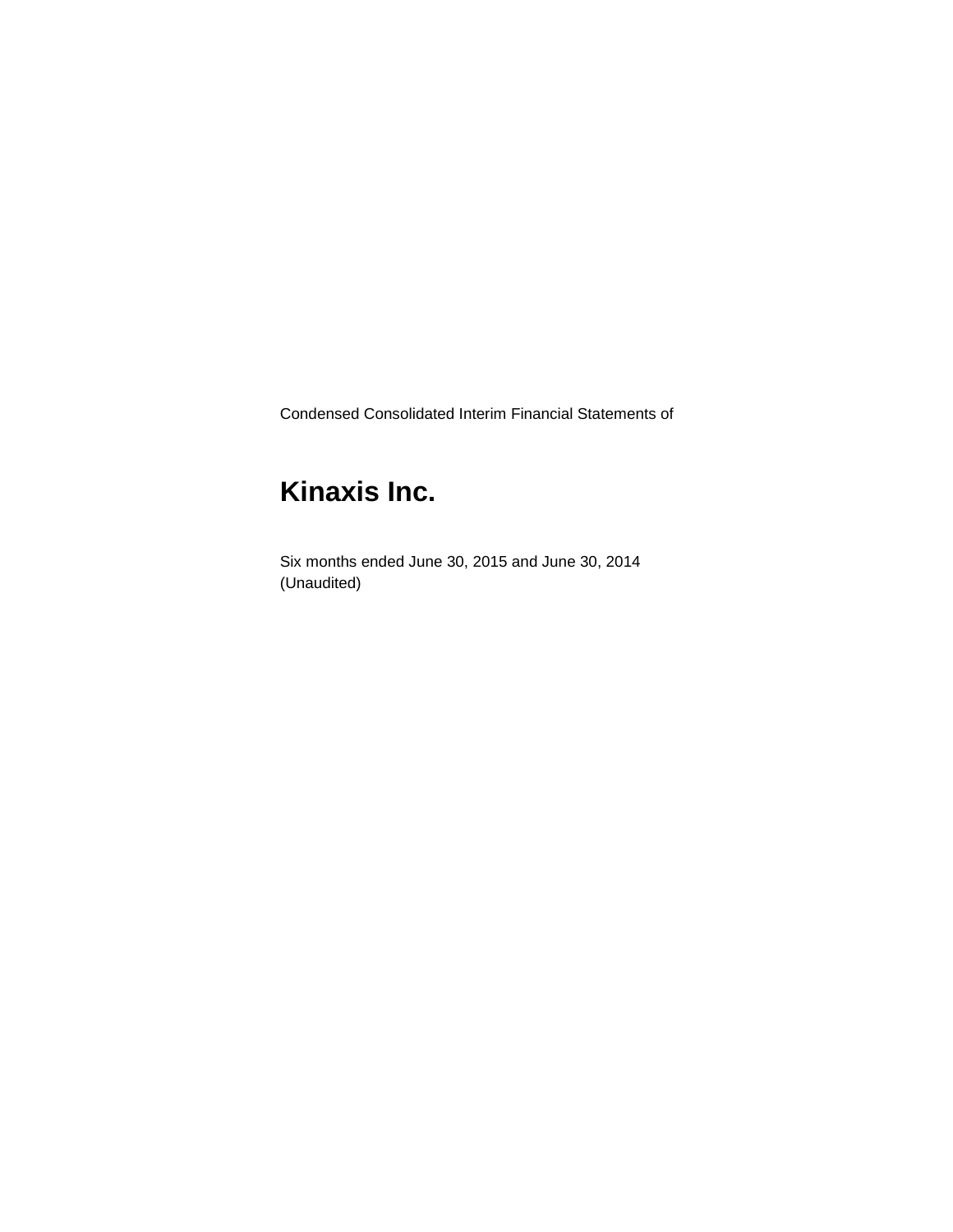Condensed Consolidated Interim Statements of Financial Position

As at June 30, 2015 and December 31, 2014 (Expressed in thousands of U.S. dollars) (Unaudited)

|                                                                                | <b>June 30,</b><br>2015 | December 31,<br>2014 |
|--------------------------------------------------------------------------------|-------------------------|----------------------|
| <b>Assets</b>                                                                  |                         |                      |
| Current assets:                                                                |                         |                      |
| Cash and cash equivalents                                                      | \$<br>85,166            | \$<br>56,725         |
| Trade and other receivables (note 4)                                           | 10,407                  | 17,023               |
| Investment tax credits receivable                                              | 1,858                   | 1,974                |
| Prepaid expenses                                                               | 1,703                   | 1,926                |
| Non-current assets:                                                            | 99,134                  | 77,648               |
| Property and equipment (note 5)                                                | 6,888                   | 4,744                |
| Investment tax credits recoverable                                             | 3,595                   | 3,091                |
| Deferred tax assets                                                            | 1,917                   | 5,726                |
|                                                                                |                         |                      |
|                                                                                | \$<br>111,534           | \$<br>91,209         |
| Liabilities<br><b>Current liabilities:</b>                                     |                         |                      |
| Accounts payable and accrued liabilities (note 6)                              | \$<br>3,434             | \$<br>6,945          |
| Deferred revenue                                                               | 37,380                  | 35,740               |
|                                                                                | 40,814                  | 42,685               |
| Non-current liabilities:<br>Lease inducement                                   | 86                      | 109                  |
| Deferred revenue                                                               | 13,841                  | 1,778                |
|                                                                                |                         |                      |
|                                                                                | 13,927                  | 1,887                |
| <b>Shareholders' Equity</b>                                                    |                         |                      |
| Share capital (note 7)                                                         | 88,043                  | 87,219               |
| <b>Contributed surplus</b>                                                     | 7,928                   | 6,152                |
| Accumulated other comprehensive loss                                           | (483)                   | (453)                |
| <b>Deficit</b>                                                                 | (38, 695)               | (46, 281)            |
|                                                                                | 56,793                  | 46,637               |
|                                                                                | \$<br>111,534           | \$<br>91,209         |
| See accompanying notes to condensed consolidated interim financial statements. |                         |                      |

On behalf of the Board of Directors:

| (signed) Douglas Colbeth |  | Director (signed) John (Ian) Giffen | Director |
|--------------------------|--|-------------------------------------|----------|
|--------------------------|--|-------------------------------------|----------|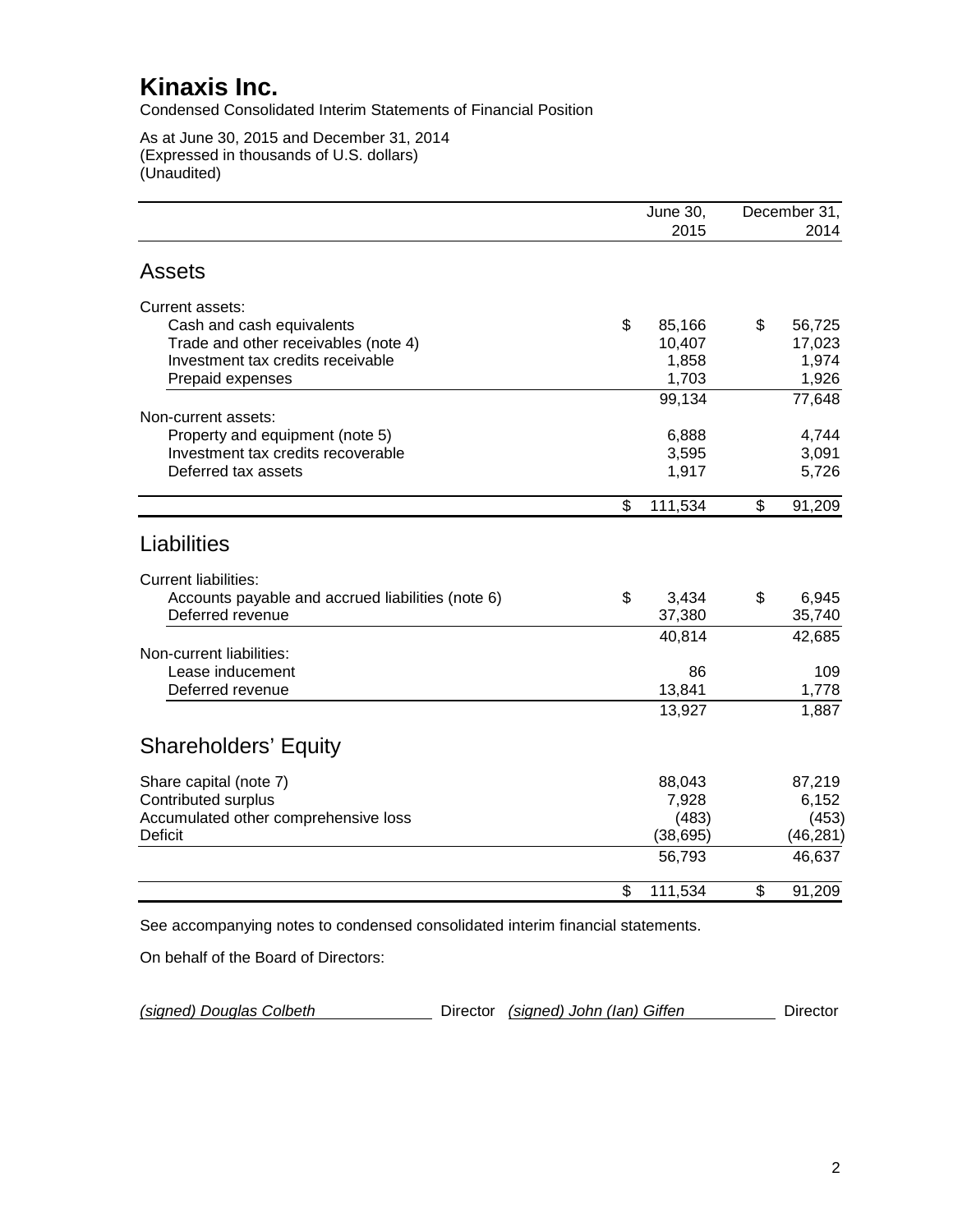Condensed Consolidated Interim Statements of Comprehensive Income

For the three and six months June 30, 2015 and 2014 (Expressed in thousands of U.S. dollars, except share and per share data) (Unaudited)

|                                       |              | For the three months |              | For the six months |
|---------------------------------------|--------------|----------------------|--------------|--------------------|
|                                       |              | ended June 30.       |              | ended June 30,     |
|                                       | 2015         | 2014                 | 2015         | 2014               |
| Revenue (note 9)                      | \$<br>23,704 | \$<br>17,930         | \$<br>43,415 | \$<br>33,553       |
| Cost of revenue                       | 6,287        | 5,628                | 12,092       | 10,457             |
| Gross profit                          | 17,417       | 12,302               | 31,323       | 23,096             |
| Operating expenses:                   |              |                      |              |                    |
| Selling and marketing                 | 3,922        | 3,954                | 7,721        | 7,007              |
| Research and development (note 10)    | 3,955        | 3,563                | 7,626        | 6,522              |
| General and administrative            | 1,800        | 2,417                | 3,988        | 4,050              |
|                                       | 9,677        | 9,934                | 19,335       | 17,579             |
|                                       | 7,740        | 2,368                | 11,988       | 5,517              |
| Other income (expense):               |              |                      |              |                    |
| Loss due to change in fair value of   |              |                      |              |                    |
| redeemable preferred shares           |              | (6, 581)             |              | (6,760)            |
| Foreign exchange (loss) gain          | (47)         | 81                   | (526)        | 128                |
| Net finance income (expense)          | 42           | (253)                | 66           | (510)              |
|                                       | (5)          | (6, 753)             | (460)        | (7, 142)           |
| Profit (loss) before income taxes     | 7,735        | (4, 385)             | 11,528       | (1,625)            |
| Income tax expense:                   |              |                      |              |                    |
| Current                               | (138)        | 188                  | 132          | 394                |
| Deferred                              | 2,675        | 701                  | 3,810        | 1,298              |
|                                       | 2,537        | 889                  | 3,942        | 1,692              |
| Profit (loss)                         | 5,198        | (5,274)              | 7,586        | (3, 317)           |
| Other comprehensive (loss) income     |              |                      |              |                    |
| Items that are or may be reclassified |              |                      |              |                    |
| subsequently to profit or loss:       |              |                      |              |                    |
| Foreign currency translation          |              |                      |              |                    |
| differences - foreign operations      | (15)         | 9                    | (30)         | 24                 |
| Total comprehensive profit (loss)     | \$<br>5,183  | \$<br>(5,265)        | \$<br>7,556  | \$<br>(3, 293)     |
| Basic earnings (loss) per share       | \$<br>0.22   | \$<br>(0.34)         | \$<br>0.32   | \$<br>(0.23)       |
|                                       |              |                      |              |                    |
| Weighted average number of basic      |              |                      |              |                    |
| Common Shares (note 8)                | 23,835,000   | 15,636,918           | 23,797,678   | 14,422,822         |
|                                       |              |                      |              |                    |
| Diluted earnings (loss) per share     | \$<br>0.20   | \$<br>(0.34)         | \$<br>0.30   | \$<br>(0.23)       |
|                                       |              |                      |              |                    |
| Weighted average number of diluted    |              |                      |              |                    |
| Common Shares (note 8)                | 25,394,345   | 15,636,918           | 25,273,997   | 14,422,822         |
|                                       |              |                      |              |                    |

See accompanying notes to condensed consolidated interim financial statements.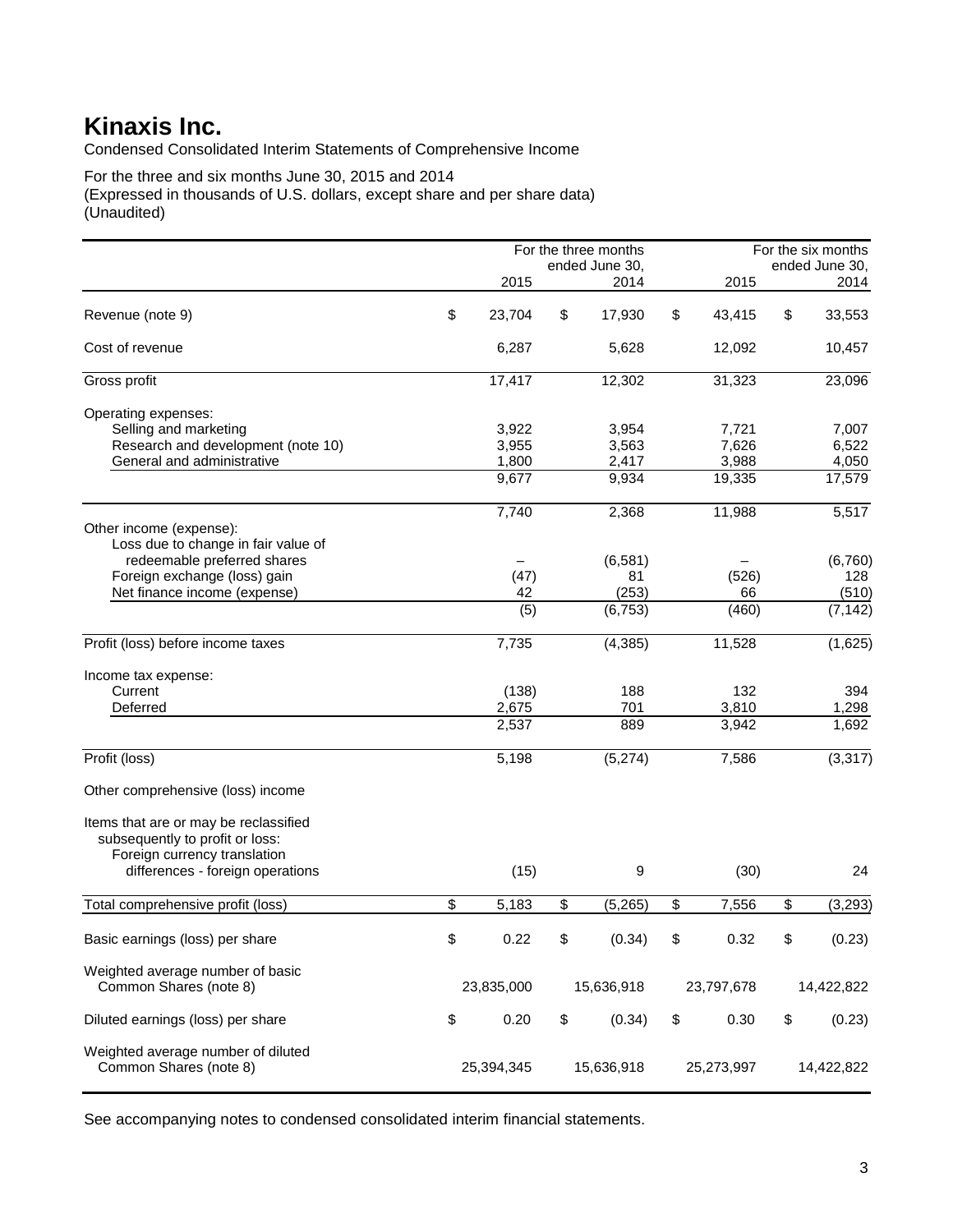Condensed Consolidated Interim Statements of Changes in Shareholders' Equity (Deficiency)

For the six months June 30, 2015 and 2014 (Expressed in thousands of U.S. dollars) (Unaudited)

|                                   |                  |                        | Accumulated<br>other  |                 |                                     |
|-----------------------------------|------------------|------------------------|-----------------------|-----------------|-------------------------------------|
|                                   | Share<br>capital | Contributed<br>surplus | comprehensive<br>loss | <b>Deficit</b>  | <b>Total equity</b><br>(deficiency) |
| Balance, December 31, 2013        | \$<br>9,902      | \$<br>3,948            | \$<br>(360)           | \$<br>(87,070)  | \$<br>(73, 580)                     |
| Loss                              |                  |                        |                       | (3, 317)        | (3, 317)                            |
| Other comprehensive income        |                  |                        | 24                    |                 | 24                                  |
| Total comprehensive income (loss) |                  |                        | 24                    | (3, 317)        | (3, 293)                            |
| Conversion of Class A preferred   |                  |                        |                       |                 |                                     |
| shares to Common Shares           | 60,895           |                        |                       |                 | 60,895                              |
| Shares issued per offering        | 59,562           |                        |                       |                 | 59,562                              |
| Share issuance costs              | (3,837)          |                        |                       |                 | (3,837)                             |
| Reduction of share capital        | (41, 010)        |                        |                       | 41,010          |                                     |
| Shares issued for cash            | 585              |                        |                       |                 | 585                                 |
| Share options exercised           | 419              |                        |                       |                 | 419                                 |
| Share based payments              |                  | 1,019                  |                       |                 | 1,019                               |
| Total shareholder transactions    | 76,614           | 1,019                  |                       | 41,010          | 118,643                             |
| Balance, June 30, 2014            | \$<br>86,516     | \$<br>4,967            | \$<br>(336)           | \$<br>(49, 377) | \$<br>41,770                        |
| Balance, December 31, 2014        | \$<br>87,219     | \$<br>6,152            | \$<br>(453)           | \$<br>(46, 281) | \$<br>46,637                        |
| Profit                            |                  |                        |                       | 7,586           | 7,586                               |
| Other comprehensive loss          |                  |                        | (30)                  |                 | (30)                                |
| Total comprehensive income        |                  |                        | (30)                  | 7,586           | 7,556                               |
| Share options exercised           | 824              | (271)                  |                       |                 | 553                                 |
| Share based payments              |                  | 2,047                  |                       |                 | 2,047                               |
| Total shareholder transactions    | 824              | 1,776                  |                       |                 | 2,600                               |
| Balance, June 30, 2015            | \$<br>88,043     | \$<br>7,928            | \$<br>(483)           | \$<br>(38, 695) | \$<br>56,793                        |

See accompanying notes to condensed consolidated interim financial statements.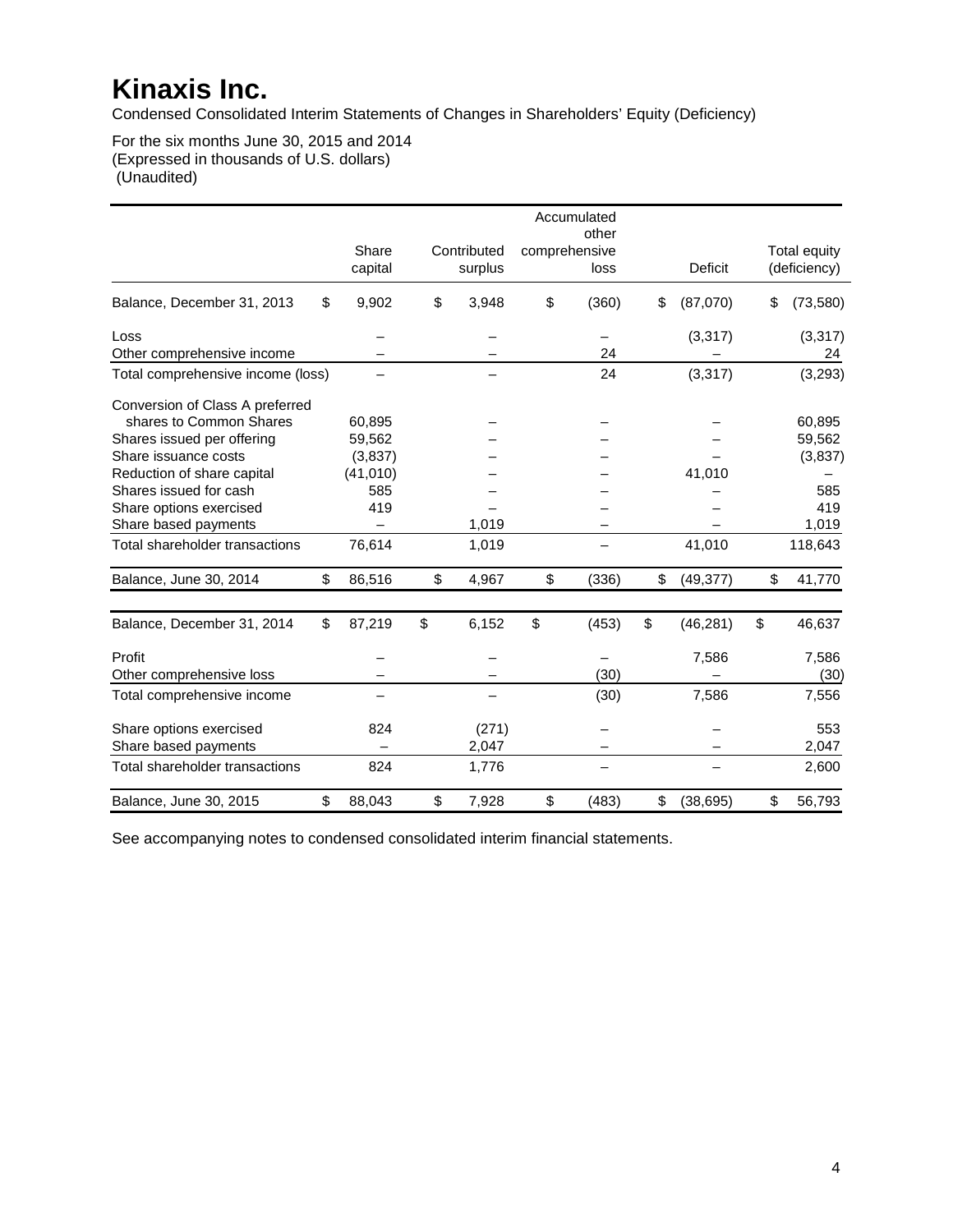Condensed Consolidated Interim Statements of Cash Flows

For the three and six months June 30, 2015 and 2014 (Expressed in thousands of U.S. dollars) (Unaudited)

|                                                        |              |         | For the three months   |              | For the six months     |
|--------------------------------------------------------|--------------|---------|------------------------|--------------|------------------------|
|                                                        |              | 2015    | ended June 30,<br>2014 | 2015         | ended June 30,<br>2014 |
|                                                        |              |         |                        |              |                        |
| Cash flows from (used in) operating activities:        |              |         |                        |              |                        |
| Profit (loss)                                          | $\mathbb{S}$ | 5,198   | \$<br>(5,274)          | \$<br>7,586  | \$<br>(3, 317)         |
| Items not affecting cash:                              |              |         |                        |              |                        |
| Depreciation of property and equipment (note 5)        |              | 412     | 260                    | 766          | 500                    |
| Loss due to change in fair value of                    |              |         |                        |              |                        |
| redeemable preferred shares                            |              |         | 6,581                  |              | 6,760                  |
| Share-based compensation                               |              | 1,083   | 631                    | 2,047        | 1,019                  |
| Amortization of lease inducement                       |              | (12)    | (11)                   | (23)         | (23)                   |
| Long-term investment tax credits recoverable           |              | (165)   | (227)                  | (504)        | (476)                  |
| Income tax expense                                     |              | 2,537   | 889                    | 3,942        | 1,692                  |
| Change in operating assets and liabilities (note 11)   |              | (1,633) | 8,755                  | 17,577       | 6,196                  |
| Interest paid                                          |              |         | (465)                  |              | (518)                  |
| Income taxes paid                                      |              | (108)   | (4, 226)               | (464)        | (4, 576)               |
|                                                        |              | 7,312   | 6,913                  | 30,927       | 7,257                  |
| Cash flows used in investing activities:               |              |         |                        |              |                        |
| Purchase of property and equipment (note 5)            |              | (1,226) | (1, 548)               | (2,910)      | (2, 437)               |
| Cash flows from (used in) financing activities:        |              |         |                        |              |                        |
| Non-Voting Common Shares issued and share              |              |         |                        |              |                        |
| subscriptions received                                 |              |         | 126                    |              | 991                    |
| Common Shares issued                                   |              | 363     | 13                     | 553          | 13                     |
| Common shares issued per offering                      |              |         | 59,562                 |              | 59,562                 |
| Share issuance cost net of tax                         |              |         | (3,837)                |              | (3,837)                |
| Issuance of long-term debt                             |              |         |                        |              | 5,000                  |
| Repayment of long-term debt                            |              |         | (30,000)               |              | (30,000)               |
|                                                        |              | 363     | 25,864                 | 553          | 31,729                 |
| Increase in cash and cash equivalents                  |              | 6,449   | 31,229                 | 28,570       | 36,549                 |
| Cash and cash equivalents, beginning of period         |              | 78,764  | 19,188                 | 56,725       | 13,804                 |
| Effects of exchange rates on cash and cash equivalents |              | (47)    | 35                     | (129)        | 99                     |
| Total comprehensive profit (loss)                      | \$           | 85,166  | \$<br>50,452           | \$<br>85,166 | \$<br>50,452           |

See accompanying notes to condensed consolidated interim financial statements.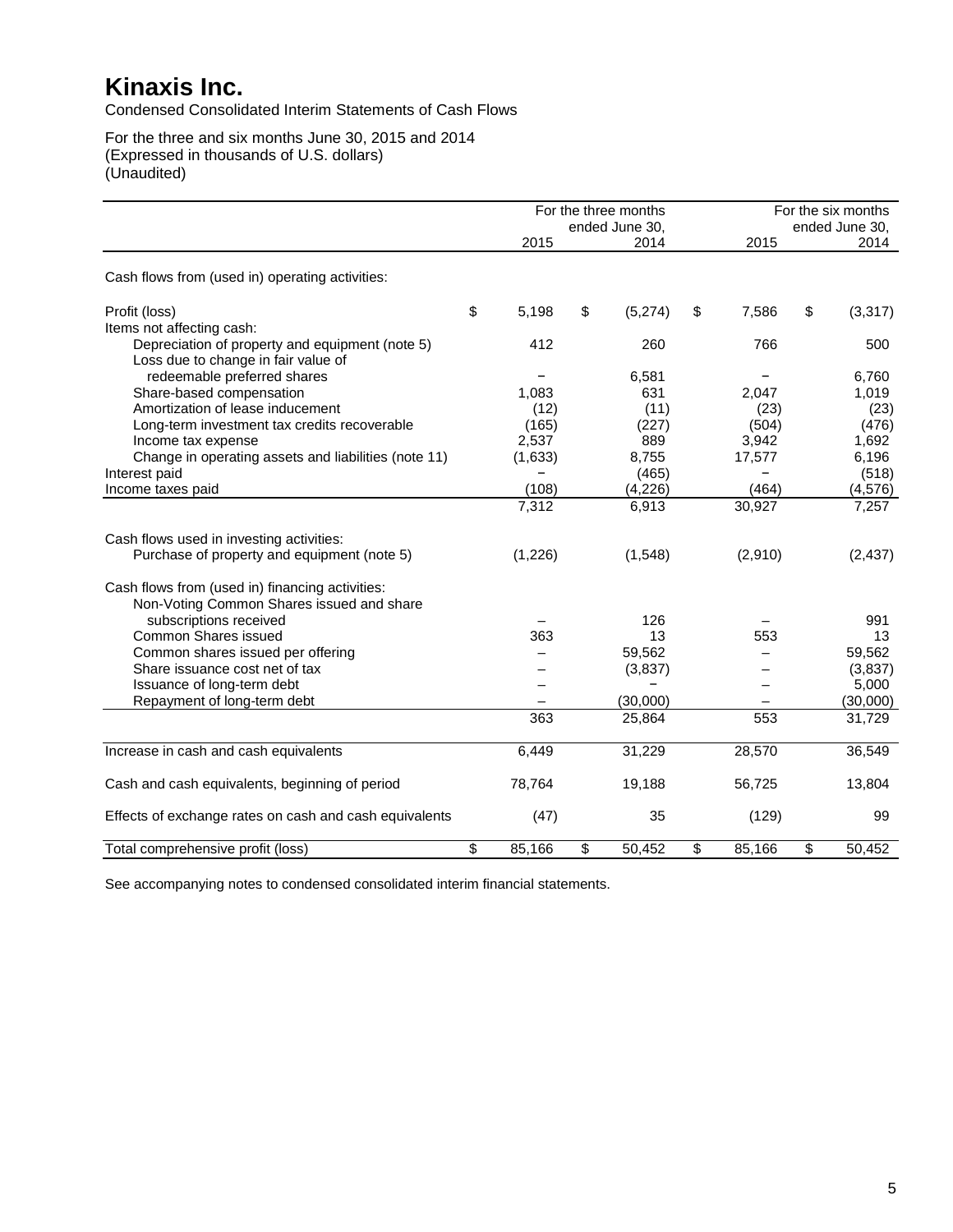Notes to Condensed Consolidated Interim Financial Statements

For the three and six months ended June 30, 2015 (Expressed in thousands of U.S. dollars, except share and per share amounts) (Unaudited)

### **1. Corporate information:**

Kinaxis Inc. (the "Company") is incorporated under the Canada Business Corporations Act and domiciled in Ontario, Canada. The address of the Company's registered office is 700 Silver Seven Road, Ottawa, Ontario. The consolidated financial statements of the Company as at June 30, 2015 and for the three and six months ended June 30, 2015 and 2014 comprise the Company and its subsidiaries.

Kinaxis is a leading provider of cloud-based subscription software that enables its customers to improve and accelerate analysis and decision-making across their supply chain operations. Kinaxis is a global enterprise with offices in Chicago, United States; Tokyo, Japan; Hong Kong, China; Eindhoven, The Netherlands; and Ottawa, Canada.

### **2. Basis of preparation:**

(a) Statement of compliance:

The unaudited condensed consolidated interim financial statements have been prepared in accordance with International Accounting Standard 34 *Interim Financial Reporting* and issued by the International Accounting Standards Board ("IASB"). They do not include all the information required for a complete set of financial statements prepared in accordance with International Financial Reporting Standards ("IFRS") and should be read in conjunction with the annual consolidated financial statements of the Company for the year ended December 31, 2014. However, selected explanatory notes are included to explain events and transactions that are significant to an understanding of the changes in the Company's financial position and performance since the last annual consolidated financial statements as at and for the year ended December 31, 2014.

The unaudited condensed consolidated interim financial statements were authorized for issue by the Board of Directors on August 6, 2015.

(b) Use of estimates and judgments:

In preparing these unaudited condensed consolidated interim financial statements, Management makes judgements, estimates and assumptions that affect the application of accounting policies and the reported amounts of assets and liabilities, income and expense. Actual results may differ from these estimates.

The significant judgements made by Management in applying the Company's accounting policies and the key sources of estimation uncertainty were the same as those that applied to the consolidated financial statements as at and for the year ended December 31, 2014.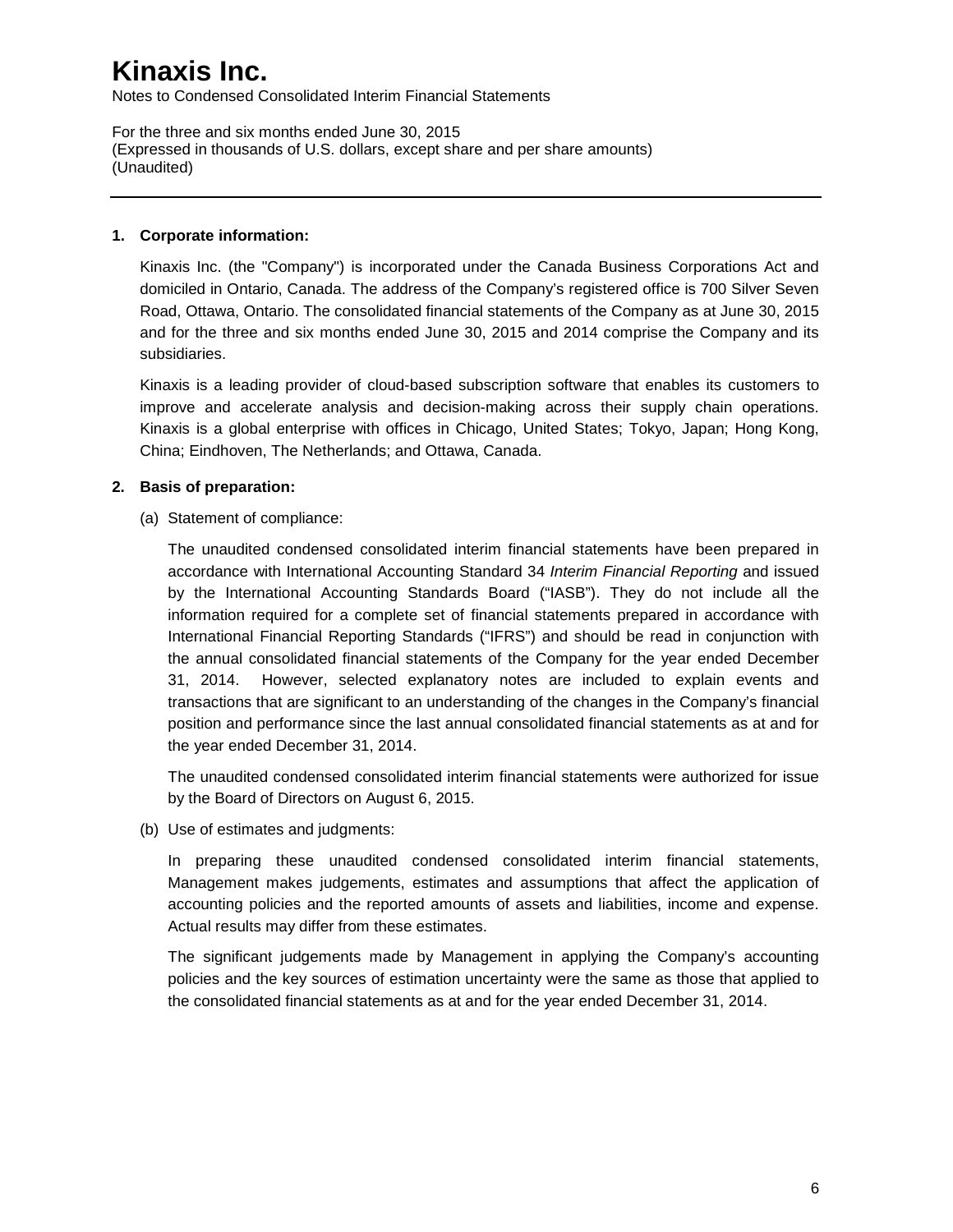Notes to Condensed Consolidated Interim Financial Statements

For the three and six months ended June 30, 2015 (Expressed in thousands of U.S. dollars, except share and per share amounts) (Unaudited)

### **3. Significant accounting policies:**

The accounting policies applied in these unaudited condensed consolidated interim financial statements are the same as those applied in the Company's consolidated financial statements as at and for the year ending December 31, 2014.

Standards and interpretations in issue not yet adopted:

The following is a list of standards and amendments that have been issued but not yet adopted by the Company.

### IFRS 15: Revenue from Contracts with Customers

In May 2014, the International Accounting Standards Board issued IFRS 15, Revenue from Contracts with Customers, which provides a single, principles-based five-step model for revenue recognition to be applied to all customer contracts, and requires enhanced disclosures. This standard is effective January 1, 2017 and allows early adoption. On July 22, 2015, the IASB unanimously affirmed its proposal to defer the effective date of IFRS 15 to January 1, 2018. Earlier application of IFRS 15 continues to be permitted. The Company does not intend to adopt this standard in fiscal 2015 and is currently evaluating the impact of adopting this standard on the consolidated financial statements.

### **4. Accounts receivable:**

|                                    |    | June 30,<br>2015 | December 31,<br>2014 |
|------------------------------------|----|------------------|----------------------|
| Trade accounts receivable<br>Other | \$ | 9,028<br>1,379   | \$<br>16,387<br>636  |
|                                    | S  | 10.407           | 17,023               |

There have been no balances written off for the three and six months ended June 30, 2015 or June 30, 2014 or any allowance for doubtful accounts recorded as at June 30, 2015 or December 31, 2014.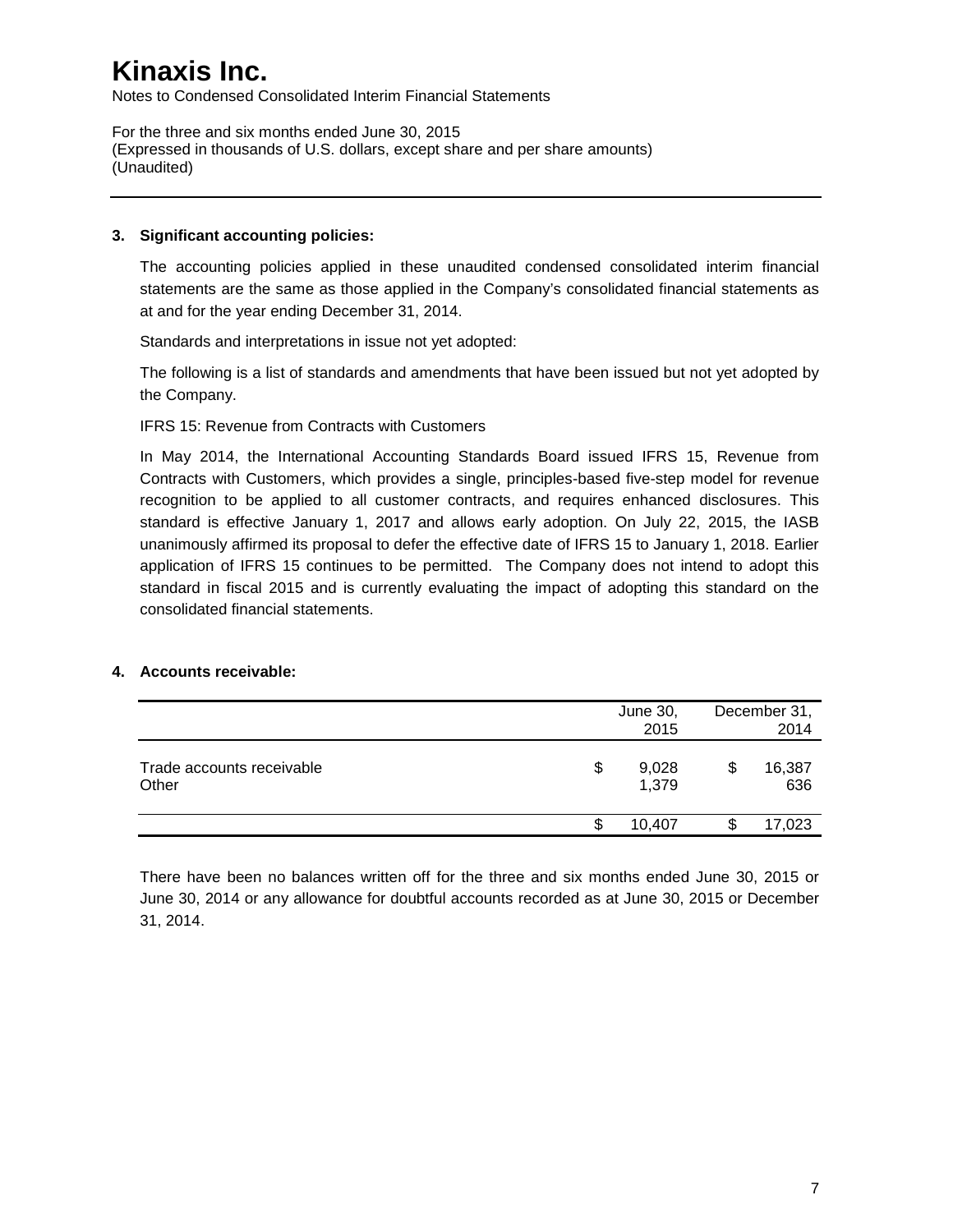Notes to Condensed Consolidated Interim Financial Statements

For the three and six months ended June 30, 2015 (Expressed in thousands of U.S. dollars, except share and per share amounts) (Unaudited)

### **5. Property and equipment:**

| Cost                          | Computer<br>equipment | Computer<br>software | Office<br>furniture and<br>equipment |     |    | Leasehold<br>improvements | Total<br>property and<br>equipment |        |  |
|-------------------------------|-----------------------|----------------------|--------------------------------------|-----|----|---------------------------|------------------------------------|--------|--|
| Balance, December<br>31, 2014 | \$<br>7,052           | \$<br>959            | \$                                   | 894 | \$ | 2.196                     | \$                                 | 11,101 |  |
| Additions                     | 2,594                 | 244                  |                                      | 12  |    | 60                        |                                    | 2,910  |  |
| Balance, June 30,<br>2015     | \$<br>9,646           | \$<br>1.203          | \$                                   | 906 | \$ | 2.256                     | \$                                 | 14,011 |  |

| Accumulated<br>depreciation  | Computer<br>equipment |    | Office<br>furniture and<br>Computer<br>software<br>equipment |    | Leasehold<br>improvements | Total<br>property and<br>equipment |    |       |
|------------------------------|-----------------------|----|--------------------------------------------------------------|----|---------------------------|------------------------------------|----|-------|
| Balance, December<br>31.2014 | \$<br>2.915           | \$ | 509                                                          | \$ | 846                       | \$<br>2.087                        | \$ | 6,357 |
| Depreciation                 | 667                   |    | 72                                                           |    | 9                         | 18                                 |    | 766   |
| Balance, June 30,<br>2015    | \$<br>3,582           | \$ | 581                                                          | \$ | 855                       | \$<br>2.105                        | \$ | 7,123 |

| Carrying<br>value                  | Computer<br>equipment | Computer<br>software |  | Office<br>furniture and<br>equipment | Leasehold<br><i>improvements</i> | Total<br>property and<br>equipment |                |  |
|------------------------------------|-----------------------|----------------------|--|--------------------------------------|----------------------------------|------------------------------------|----------------|--|
| December 31, 2014<br>June 30, 2015 | 4.137<br>6,064        | \$<br>450<br>622     |  | 48<br>51                             | 109<br>151                       |                                    | 4.744<br>6.888 |  |

The following table presents the depreciation expense by function for the three and six months ended June 30:

|                                                                                                    |                 |   | For the three months<br>ended June 30, |   | For the six months<br>ended June 30, |    |                   |  |  |  |
|----------------------------------------------------------------------------------------------------|-----------------|---|----------------------------------------|---|--------------------------------------|----|-------------------|--|--|--|
|                                                                                                    | 2015            |   | 2014                                   |   | 2015                                 |    |                   |  |  |  |
| Cost of revenue<br>Selling and marketing<br>Research and development<br>General and administrative | 274<br>76<br>62 | S | 118<br>67<br>74                        | S | 485<br>153<br>127                    | \$ | 229<br>127<br>140 |  |  |  |
|                                                                                                    | 412             |   | 260                                    |   | 766                                  |    | 500               |  |  |  |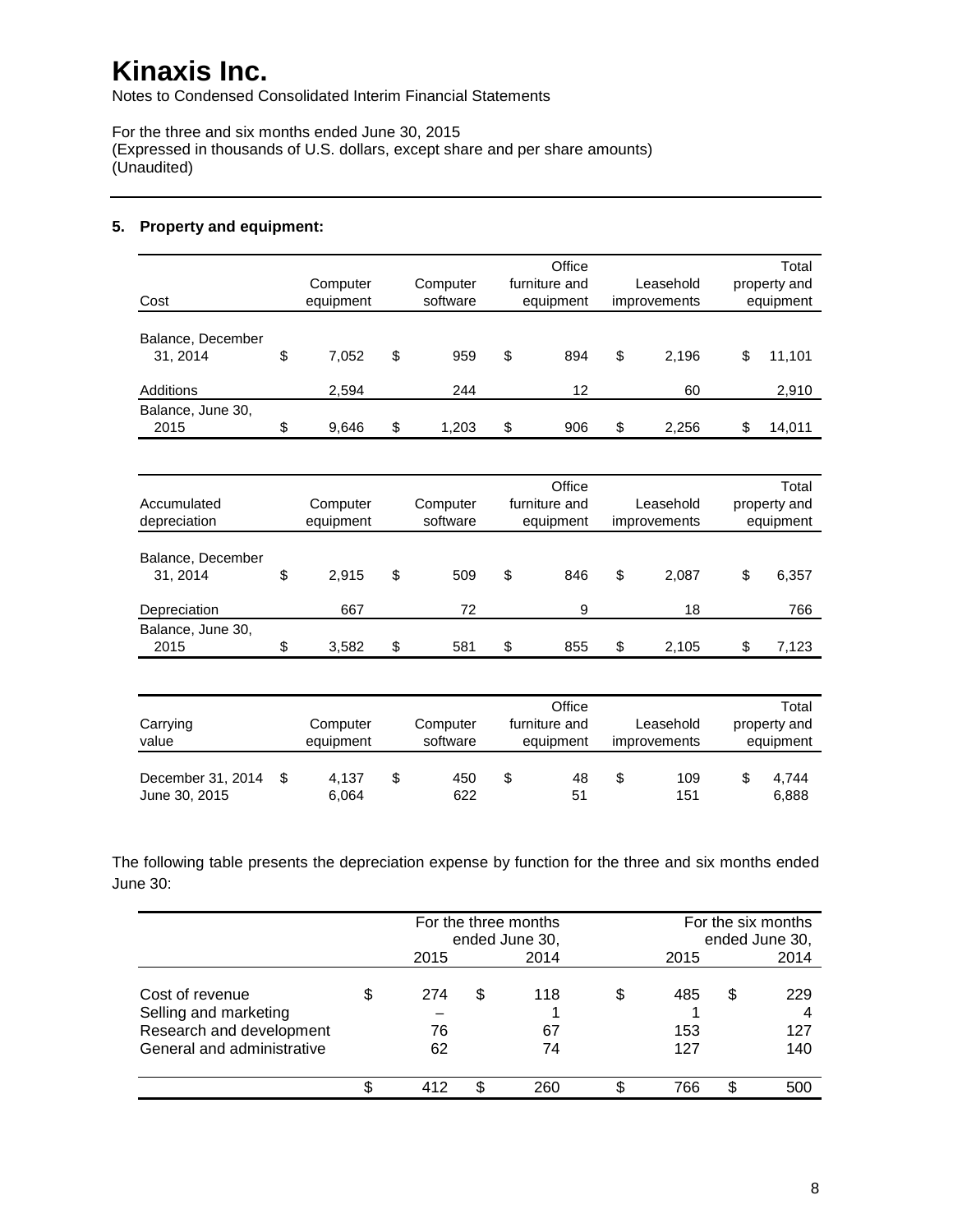Notes to Condensed Consolidated Interim Financial Statements

For the three and six months ended June 30, 2015 (Expressed in thousands of U.S. dollars, except share and per share amounts) (Unaudited)

#### **6. Accounts payable and accrued liabilities:**

|                                                      |     | June 30,<br>2015 | December 31,<br>2014 |
|------------------------------------------------------|-----|------------------|----------------------|
| Trade accounts payable<br><b>Accrued liabilities</b> | \$  | 474<br>2,960     | 637<br>6,308         |
|                                                      | \$. | 3.434            | 6,945                |

### **7. Share capital:**

#### *Authorized*

The Company is authorized to issue an unlimited number of Common Shares.

#### *Issued:*

|                                                                                    |            |                     |               | Non-voting    |
|------------------------------------------------------------------------------------|------------|---------------------|---------------|---------------|
|                                                                                    |            | Common shares       |               | common shares |
|                                                                                    | Shares     | Amount              | <b>Shares</b> | Amount        |
| Shares outstanding at                                                              |            |                     |               |               |
| December 31, 2013                                                                  | 7,674,049  | \$<br>4,252         | 5,332,504     | \$<br>5,650   |
| Shares issued for cash                                                             |            |                     | 60,000        | 585           |
| Shares issued from<br>exercised options                                            | 13,128     | 13                  | 396,471       | 406           |
| Conversion of non-voting common<br>to Common Shares<br>Fractional shares cancelled | 5,788,975  | 6,641               | (5,788,975)   | (6, 641)      |
| upon conversion<br>Conversion of preferred shares                                  | (67)       |                     |               |               |
| to Common Shares                                                                   | 5,111,917  | 60.895<br>(41, 010) |               |               |
| Reduction of share capital<br>Shares issued per offering<br>Share issuance costs   | 5,000,000  | 59,562<br>(3,837)   |               |               |
| Shares outstanding at<br>June 30, 2014                                             | 23,588,002 | \$<br>86,516        |               | \$            |
|                                                                                    |            |                     |               |               |
| Shares outstanding at<br>December 31, 2014                                         | 23,739,342 | \$<br>87,219        |               | \$            |
| Shares issued from<br>exercised options                                            | 161,863    | 824                 |               |               |
| Shares outstanding at<br>June 30, 2015                                             | 23,901,205 | \$<br>88,043        |               | \$            |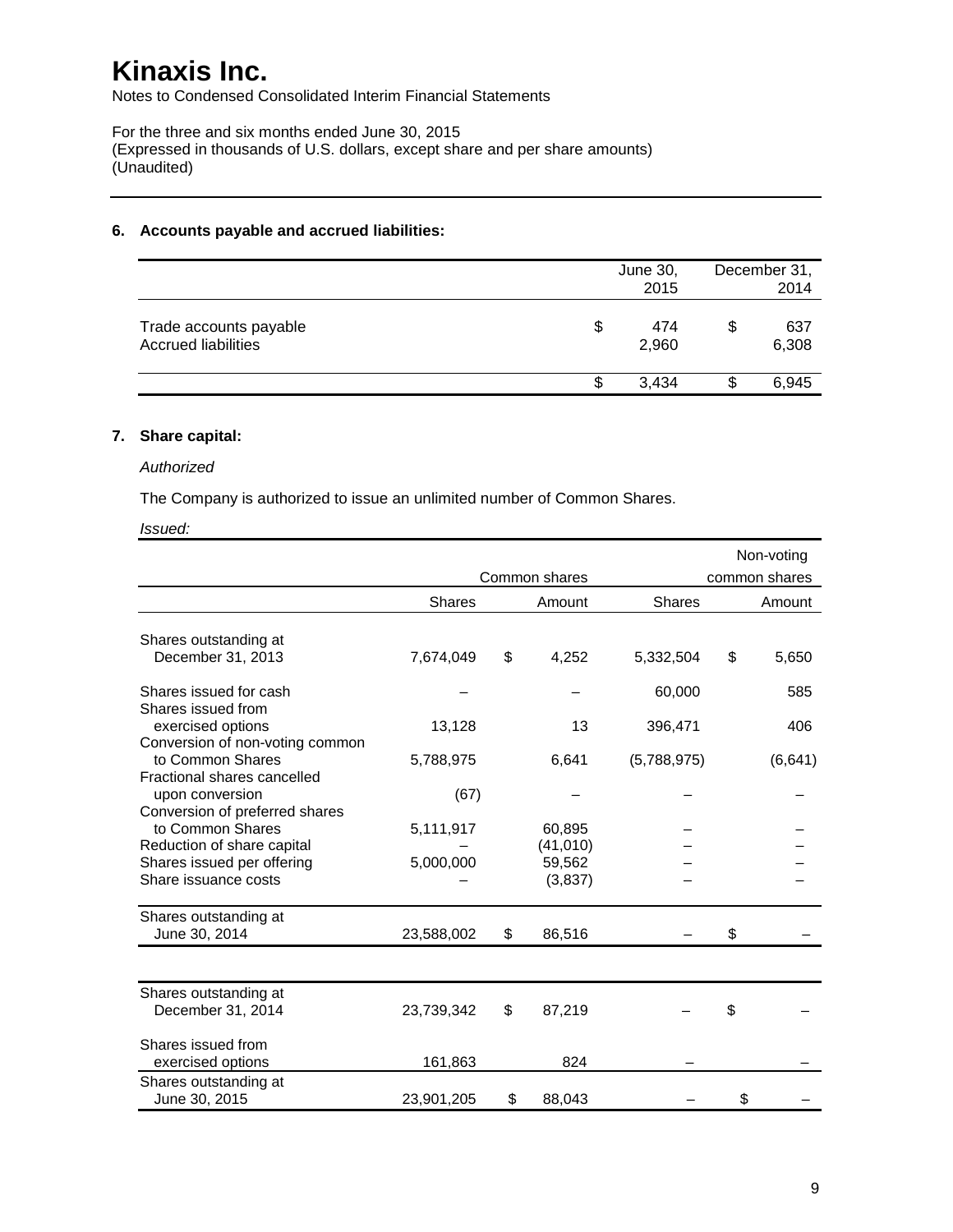Notes to Condensed Consolidated Interim Financial Statements

For the three and six months ended June 30, 2015 (Expressed in thousands of U.S. dollars, except share and per share amounts) (Unaudited)

### **7. Share capital (continued):**

#### *Stock option plans*

A summary of the status of the plan is as follows:

|                                       | Six months ended |               |             |               | Year ended        |          |  |
|---------------------------------------|------------------|---------------|-------------|---------------|-------------------|----------|--|
|                                       |                  | June 30, 2015 |             |               | December 31, 2014 |          |  |
|                                       |                  |               | Weighted    |               | Weighted          |          |  |
|                                       |                  |               | average     |               |                   | average  |  |
|                                       | <b>Shares</b>    | exercise      |             | <b>Shares</b> |                   | exercise |  |
|                                       |                  |               | price - USD |               | price - USD       |          |  |
| Options outstanding,                  |                  |               |             |               |                   |          |  |
| beginning of period                   | 2,170,802        | \$            | 5.74        | 1,945,580     | \$.               | 2.21     |  |
| Granted                               | 263,000          |               | 22.21       | 865,000       |                   | 10.91    |  |
| Exercised                             | (161,863)        |               | 3.41        | (534,272)     |                   | 1.25     |  |
| Forfeited                             | (22, 818)        |               | 8.41        | (102, 506)    |                   | 5.58     |  |
| Expired                               |                  |               |             | (3,000)       |                   | 3.20     |  |
| Options outstanding,                  |                  |               |             |               |                   |          |  |
| end of period                         | 2,249,121        | \$            | 7.67        | 2,170,802     | \$                | 5.74     |  |
|                                       |                  |               |             |               |                   |          |  |
| Options exercisable,<br>end of period | 1,072,676        | \$            | 3.31        | 880,642       | \$                | 2.26     |  |

The following table summarizes information about stock options outstanding at June 30, 2015:

|                 | Options outstanding |                                  |                     | Options exercisable |             |                     |
|-----------------|---------------------|----------------------------------|---------------------|---------------------|-------------|---------------------|
| Range           | Number              | Weighted<br>average<br>remaining | Weighted<br>average | Number              |             | Weighted<br>average |
| of exercise     | outstanding         | contractual                      | exercise            | exercisable         |             | exercise            |
| prices - USD    | at 06/30/15         | life                             | price - USD         | at 06/30/15         | price - USD |                     |
| \$ 0.95 to 1.20 | 175.923             | 1.84                             | \$.<br>1.06         | 175.923             | \$          | 1.06                |
| 1.55 to 3.20    | 974.074             | 6.60                             | 2.60                | 735,629             |             | 2.49                |
| 6.60 to 9.75    | 648.624             | 8.56                             | 9.52                | 161,124             |             | 9.52                |
| 10.50 to 15.35  | 187,500             | 9.29                             | 13.46               |                     |             |                     |
| 15.70 to 20.65  | 147.000             | 9.67                             | 20.63               |                     |             |                     |
| 23.12 to 24.60  | 116,000             | 9.96                             | 24.20               |                     |             |                     |
|                 | 2,249,121           | 7.39                             | \$<br>7.67          | 1,072,676           | \$          | 3.31                |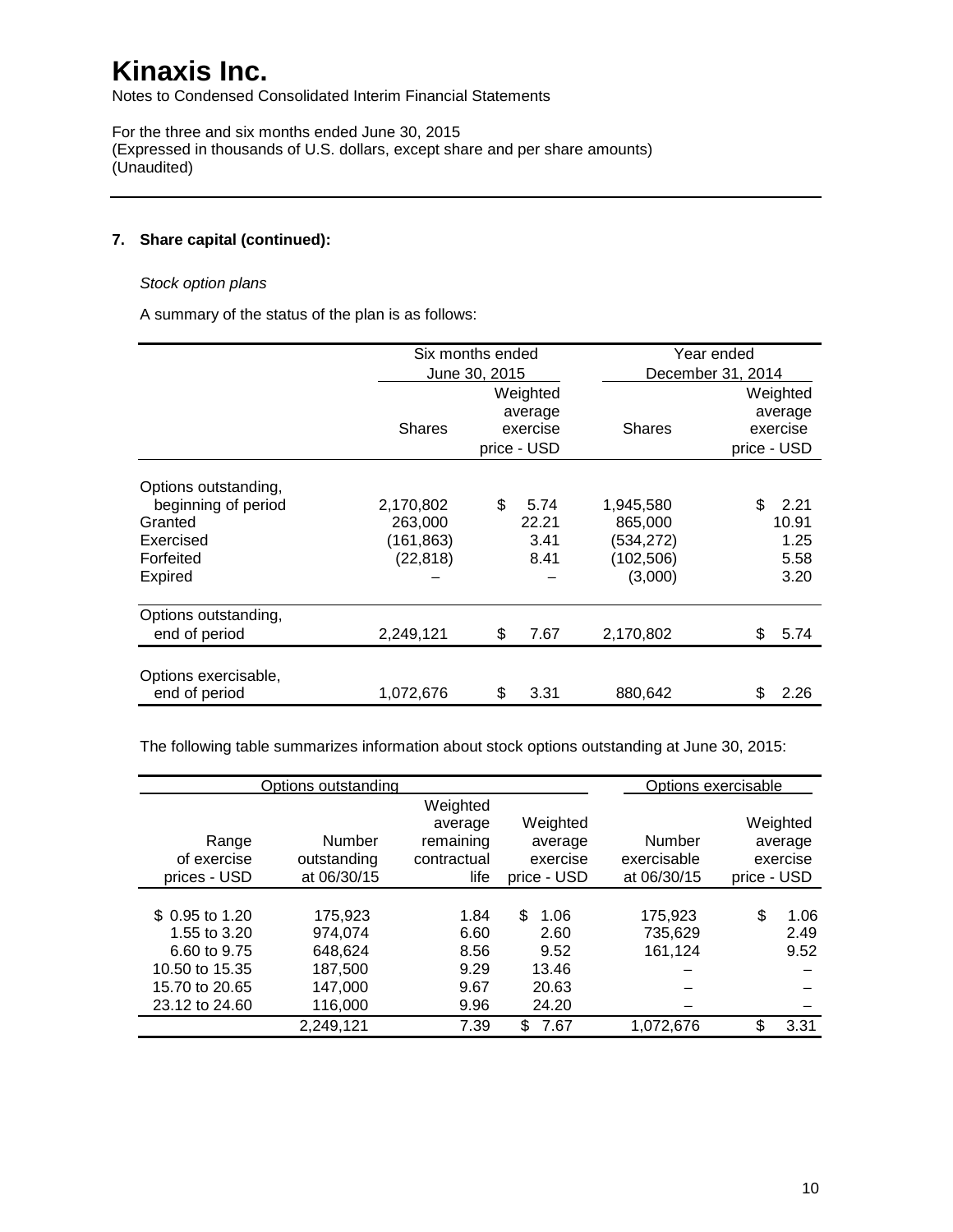Notes to Condensed Consolidated Interim Financial Statements

For the three and six months ended June 30, 2015 (Expressed in thousands of U.S. dollars, except share and per share amounts) (Unaudited)

### **7. Share capital (continued):**

#### *Stock option plans (continued)*

At June 30, 2015, there were 855,582 stock options available for grant under the Plan. During the six months ended June 30, 2015, the Company granted 263,000 (year ended December 31, 2014 - 865,000) options and recorded share-based compensation expense for the six months ended June 30, 2015 of \$1,313 (six months ended June 30, 2014 - \$940) related to the vesting of options granted in 2015 and previous years. The per share weighted-average fair value of stock options granted during the six months ended June 30, 2015 was \$9.36 (December 31, 2014 - \$5.73) on the date of grant using the Black Scholes option-pricing model with the following weighted-average assumptions: exercise price is equal to the price of the underlying share, expected dividend yield 0%, risk-free interest rate of 1.86% (2014 - 1.92%), an expected life of 6 to 8 years (2014 - 8 years), and estimated volatility of 43% (2014 - 46%). Volatility is estimated based on Kinaxis's historical volatility and also by benchmarking to comparable publicly traded companies operating in a similar market segment. The forfeiture rate was estimated at 10% (2014 - 5%). During the quarter ended June 30, 2015, optionholders that had options with USD strike prices were given the option to convert them to CAD strike prices based on the exchange rate that would be in effect on the date of the election, being May 7, 2015. The conversion was accounted for as a modification. As the fair value of the options was the same immediately prior to and after the conversion there was no accounting impact resulting from the modification.

### *Share Unit Plan*

At June 30, 2015, there were 566,000 share units available for grant under the Plan. During the six months ended June 30, 2015, the Company granted 95,000 RSUs. There were 148,333 RSUs outstanding at June 30, 2015. Each RSU entitles the participant to receive one Common Share. The RSUs vest based over time in three equal annual tranches. The fair value of the RSUs granted during the six months ended June 30, 2015 was \$17.35 per unit using the fair value of a Common Share at time of grant. The Company recorded share-based compensation expense for the six months ended June 30, 2015 of \$578 (six months ended June 30, 2014 - \$79) related to the RSUs.

During the six months ended June 30, 2015, the Company granted 9,000 DSUs. There were 9,000 DSUs outstanding at June 30, 2015. Each DSU entitles the participant to receive one Common Share. The DSUs vest immediately as the participants are entitled to the shares upon termination of their service. The fair value of the DSUs granted was \$17.35 per unit using the fair value of a Common Share at time of grant. The Company recorded share-based compensation expense for the six months ended June 30, 2015 of \$156 (six months ended June 30, 2014 - \$NIL) related to the DSUs.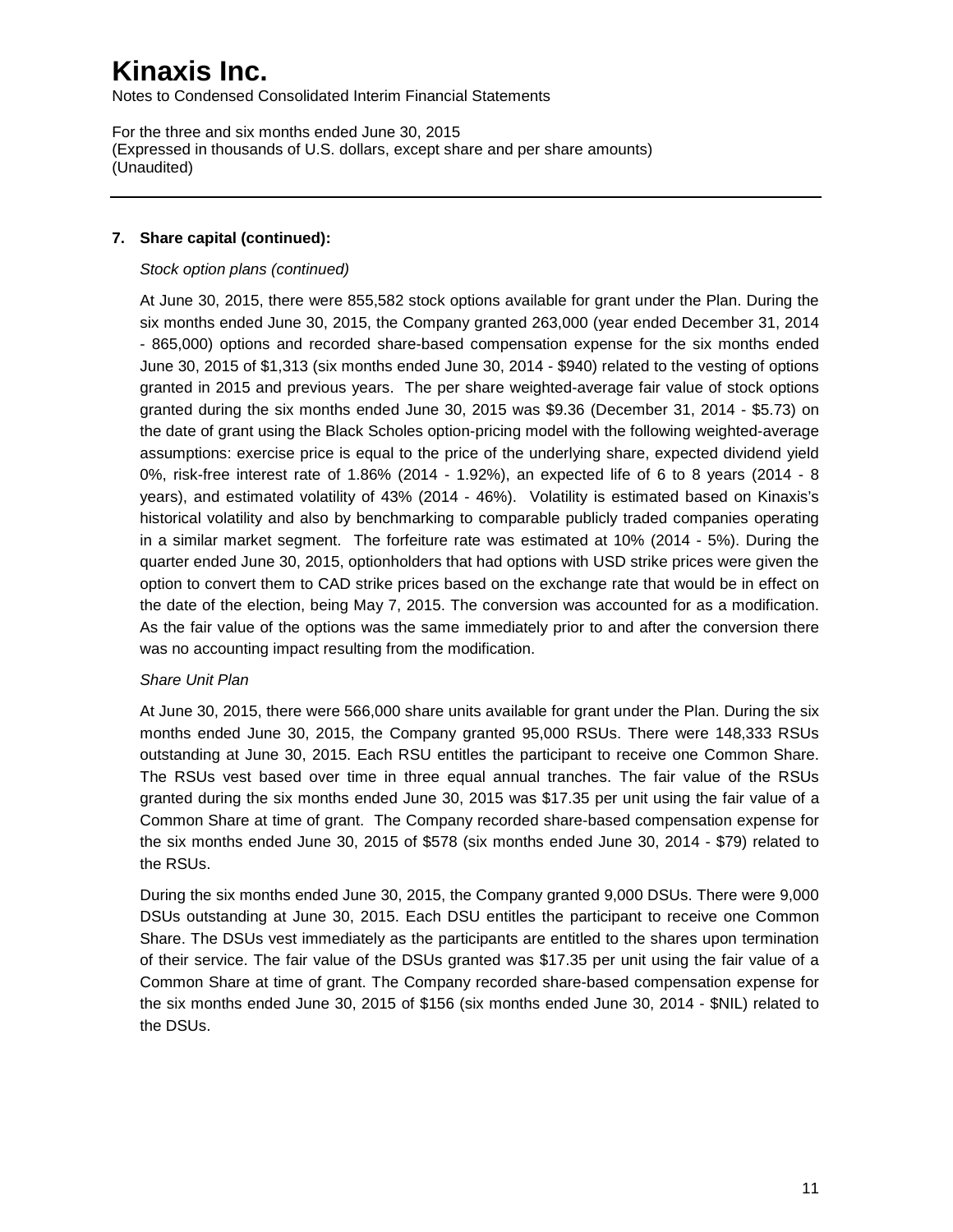Notes to Condensed Consolidated Interim Financial Statements

For the three and six months ended June 30, 2015 (Expressed in thousands of U.S. dollars, except share and per share amounts) (Unaudited)

### **7. Share capital (continued):**

The following table presents the share-based payments expense by function for the three and six months ended June 30:

|                                                                                                    |   | For the three months<br>ended June 30, |   |                         |    | For the six months<br>ended June 30, |   |                          |
|----------------------------------------------------------------------------------------------------|---|----------------------------------------|---|-------------------------|----|--------------------------------------|---|--------------------------|
|                                                                                                    |   | 2015                                   |   | 2014                    |    | 2015                                 |   | 2014                     |
| Cost of revenue<br>Selling and marketing<br>Research and development<br>General and administrative | S | 218<br>199<br>249<br>417               | S | 61<br>164<br>147<br>259 | \$ | 408<br>363<br>393<br>883             | S | 103<br>297<br>248<br>371 |
|                                                                                                    |   | 1.083                                  |   | 631                     | S  | 2.047                                |   | 1.019                    |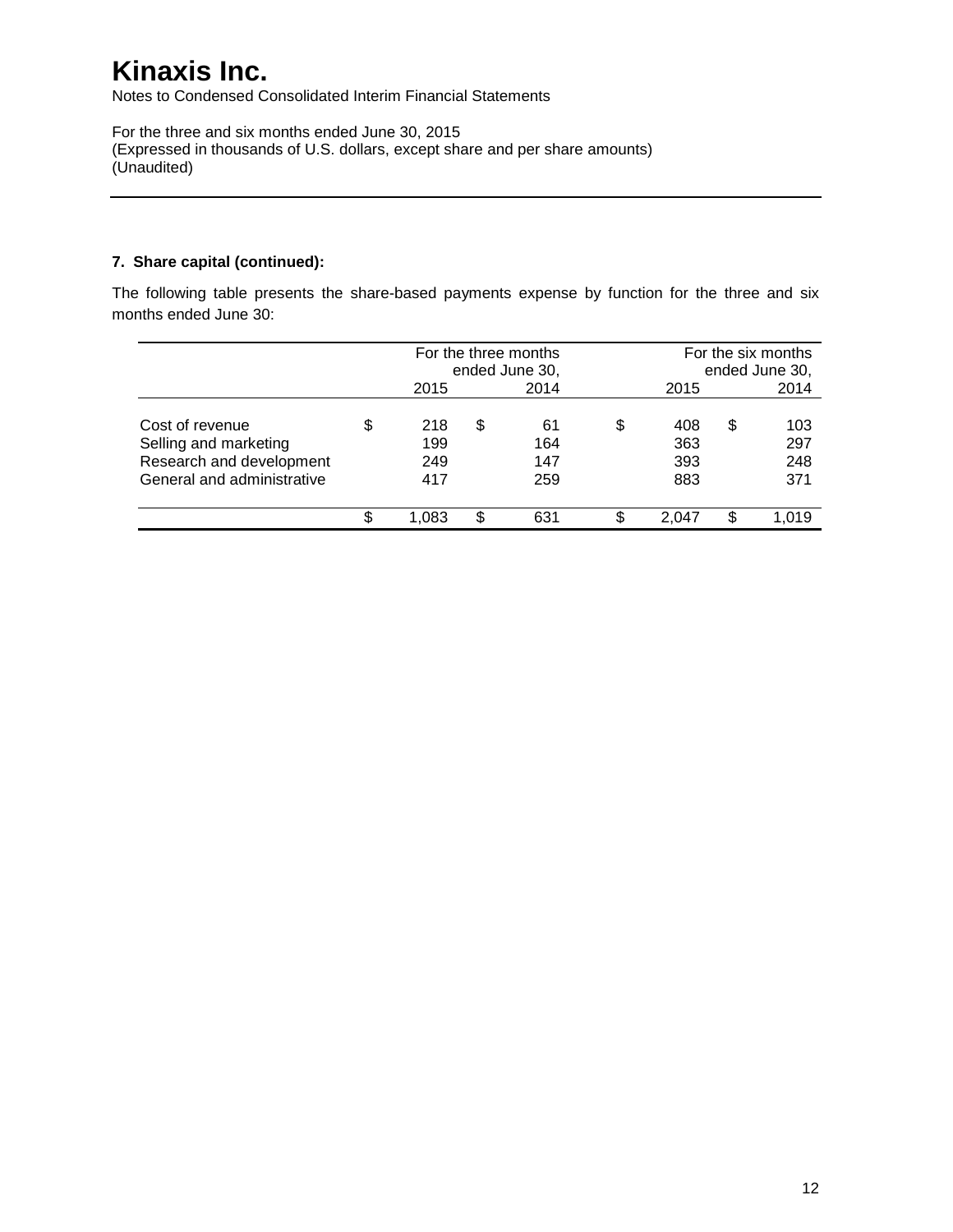Notes to Condensed Consolidated Interim Financial Statements

For the three and six months ended June 30, 2015 (Expressed in thousands of U.S. dollars, except share and per share amounts) (Unaudited)

### **8. Earnings (loss) per share:**

The following table summarizes the calculation of the weighted average number of basic and diluted Common Shares for the three and six months ended June 30:

|                                                                             |             | For the three months<br>ended June 30, |            | For the six months<br>ended June 30, |
|-----------------------------------------------------------------------------|-------------|----------------------------------------|------------|--------------------------------------|
|                                                                             | 2015        | 2014                                   | 2015       | 2014                                 |
| <b>Issued Common Shares</b><br>at beginning of period                       | 23,806,888  | 13,338,358                             | 23,739,342 | 13,006,553                           |
| Effect of shares issued for cash<br>Effect of shares issued                 |             |                                        |            | 40,442                               |
| per offering<br>Effect of preferred shares                                  |             | 1,098,901                              |            | 552,486                              |
| converted to Common Shares<br><b>Effect of fractional shares</b>            |             | 1,123,498                              |            | 564,853                              |
| cancelled upon conversion                                                   |             | (15)                                   |            | (7)                                  |
| Effect of shares issued from<br>exercise of options                         | 28,112      | 76,176                                 | 58,336     | 258,495                              |
| Weighted average number<br>of basic and diluted Common<br>Shares at June 30 | 23,835,000  | 15,636,918                             | 23,797,678 | 14,422,822                           |
| Effect of share options<br>on issue<br>Effect of share units                | 1, 469, 337 |                                        | 1,409,061  |                                      |
| on issue                                                                    | 90,008      |                                        | 67,258     |                                      |
| Weighted average number<br>of diluted Common Shares                         | 25,394,345  | 15,636,918                             | 25,273,997 | 14,422,822                           |

For the three and six months ended June 30, 2015, 263,000 and 363,000 options were excluded from the weighted average number of diluted common shares as their effect would have been antidilutive. Due to loss for the three and six months ended June 30, 2014, all outstanding options and redeemable preferred shares, as applicable, were excluded from the diluted weighted average number of shares because their effect would have been anti-dilutive.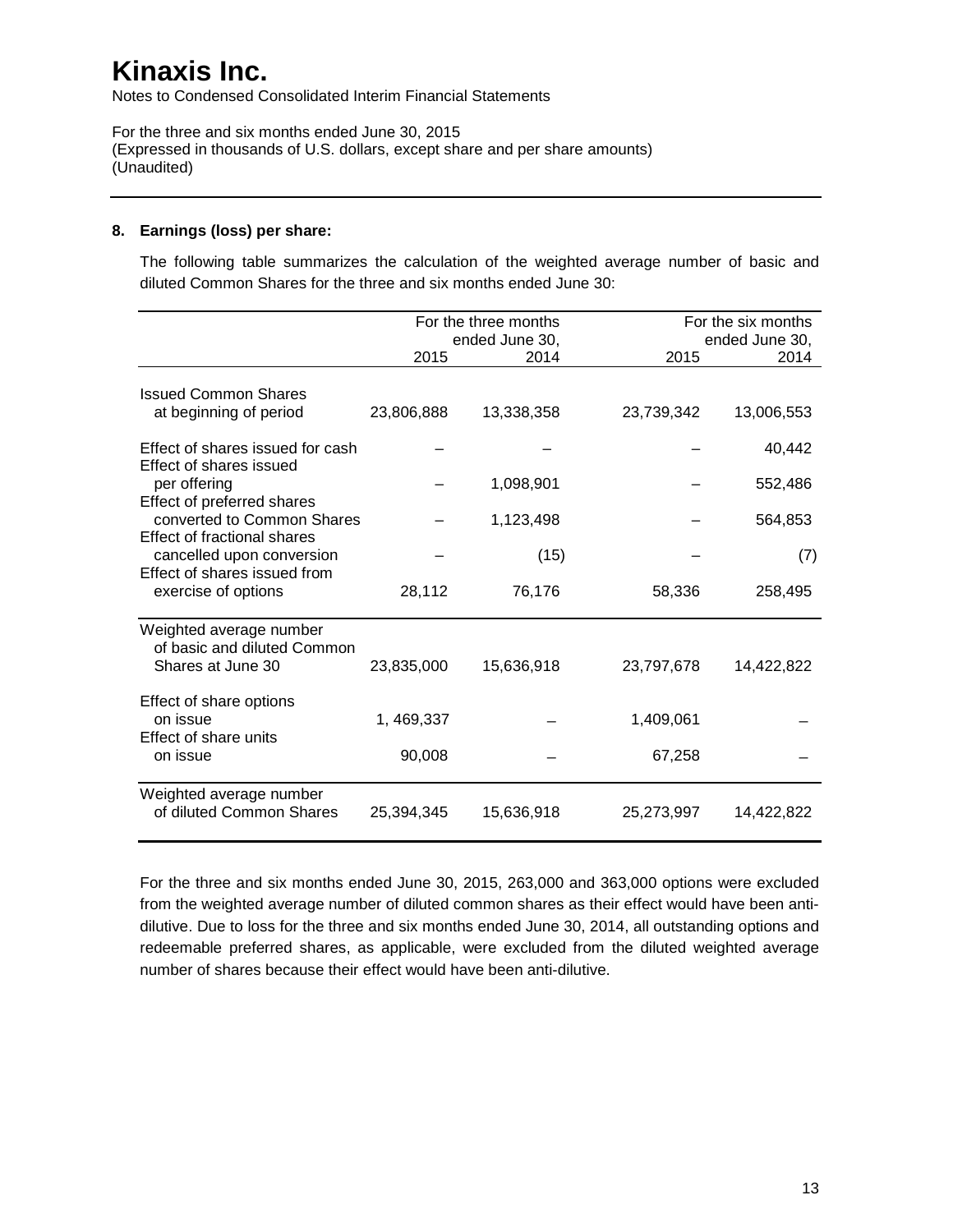Notes to Condensed Consolidated Interim Financial Statements

For the three and six months ended June 30, 2015 (Expressed in thousands of U.S. dollars, except share and per share amounts) (Unaudited)

### **9. Revenue:**

|                         |    |        |   | For the three months |   |        | For the six months |                |  |
|-------------------------|----|--------|---|----------------------|---|--------|--------------------|----------------|--|
|                         |    |        |   | ended June 30,       |   |        |                    | ended June 30, |  |
|                         |    | 2015   |   | 2014                 |   | 2015   |                    | 2014           |  |
|                         |    |        |   |                      |   |        |                    |                |  |
| Subscription            | \$ | 16.284 | S | 12.645               | S | 31.692 | \$                 | 23,965         |  |
| Professional services   |    | 7,137  |   | 4,979                |   | 11.155 |                    | 8,980          |  |
| Maintenance and support |    | 283    |   | 306                  |   | 568    |                    | 608            |  |
|                         |    |        |   |                      |   |        |                    |                |  |
|                         | S  | 23.704 | S | 17,930               | S | 43.415 |                    | 33,553         |  |

### **10. Research and development:**

|                                                                |    | For the three months<br>ended June 30, |    |                | For the six months<br>ended June 30, |   |                  |
|----------------------------------------------------------------|----|----------------------------------------|----|----------------|--------------------------------------|---|------------------|
|                                                                |    | 2015                                   |    | 2014           | 2015                                 |   | 2014             |
| Research and development<br>expenses<br>Investment tax credits | \$ | 4,300<br>(345)                         | \$ | 4,008<br>(445) | \$<br>8,310<br>(684)                 | S | 7,541<br>(1,019) |
|                                                                | S  | 3.955                                  | S. | 3,563          | \$<br>7.626                          |   | 6.522            |

### **11. Statement of cash flows:**

Changes in operating assets and liabilities:

|                                                                      |               | For the three months<br>ended June 30, |                  |   | For the six months<br>ended June 30, |   |                  |
|----------------------------------------------------------------------|---------------|----------------------------------------|------------------|---|--------------------------------------|---|------------------|
|                                                                      | 2015          |                                        | 2014             |   | 2015                                 |   | 2014             |
| Trade and other receivables<br>S<br>Investment tax credit receivable | 4.919<br>(42) | \$                                     | (6,921)<br>(280) | S | 6,550<br>116                         | S | (3,215)<br>(565) |
| Prepaid expenses                                                     | 682           |                                        | 512              |   | 220                                  |   | (345)            |
| Trade payable and accrued liabilities                                | (397)         |                                        | 6,720            |   | (3, 159)                             |   | (1,340)          |
| Deferred revenue                                                     | (6,795)       |                                        | 8,724            |   | 13,850                               |   | 11,661           |
| S                                                                    | (1,633)       | \$                                     | 8,755            |   | 17.577                               |   | 6,196            |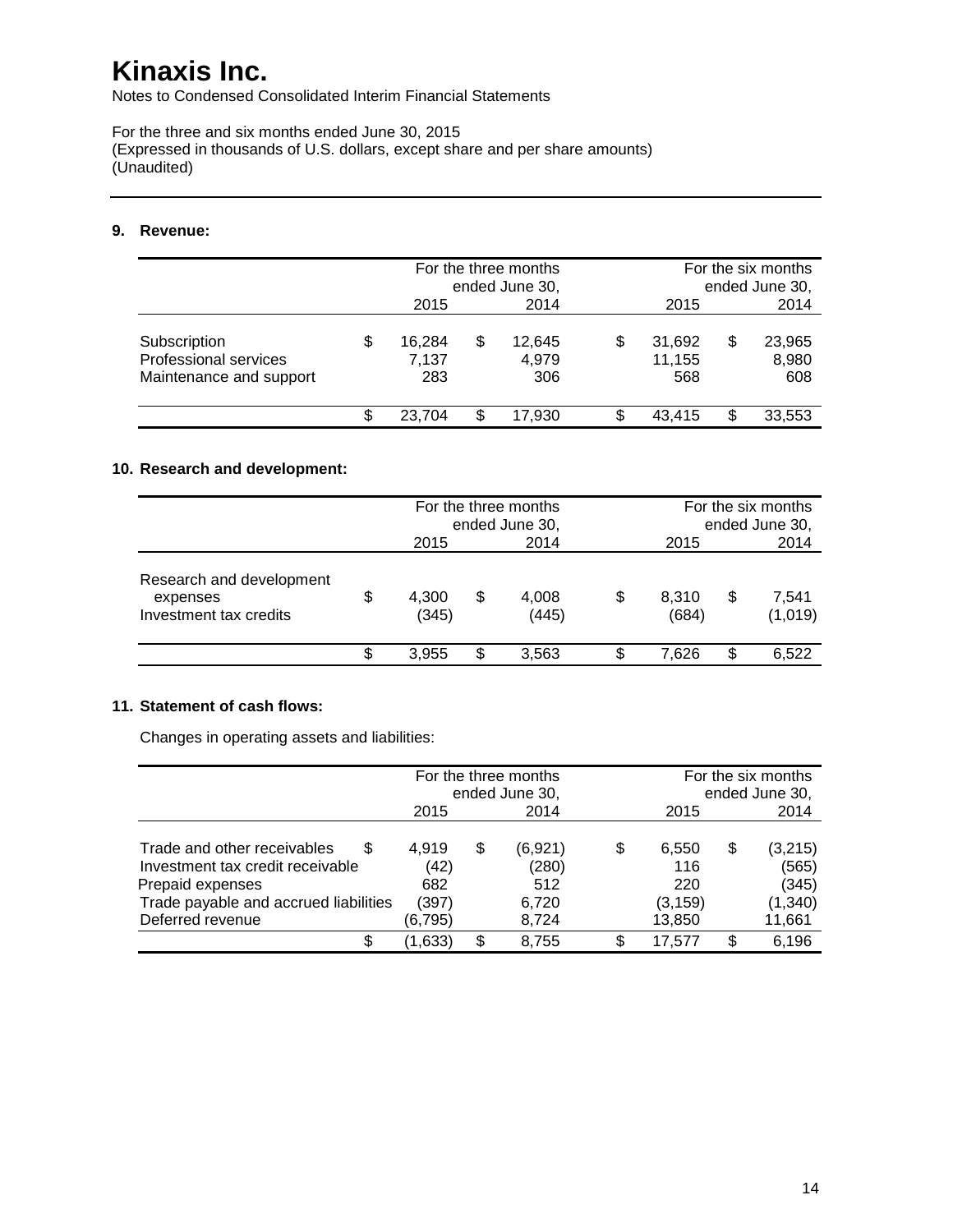Notes to Condensed Consolidated Interim Financial Statements

For the three and six months ended June 30, 2015 (Expressed in thousands of U.S. dollars, except share and per share amounts) (Unaudited)

### **12. Financial instruments:**

(a) Fair value of financial instruments:

The fair value of financial assets and liabilities, together with their carrying amounts are as follows:

|                                                                                                                                                           |                                 |     | June 30,<br>2015          |                                 | December 31,<br>2014            |
|-----------------------------------------------------------------------------------------------------------------------------------------------------------|---------------------------------|-----|---------------------------|---------------------------------|---------------------------------|
|                                                                                                                                                           | Carrying                        |     | Fair                      | Carrying                        | Fair                            |
| <b>Financial assets</b>                                                                                                                                   | value                           |     | value                     | value                           | value                           |
| Loans and receivables,<br>measured at amortized cost:<br>Cash and cash equivalents<br>Trade and other receivables<br>Investment tax credits<br>receivable | \$<br>85,166<br>10,407<br>1,858 | \$  | 85.166<br>10.407<br>1,858 | \$<br>56,725<br>17,023<br>1.974 | \$<br>56,725<br>17,023<br>1.974 |
|                                                                                                                                                           | \$<br>97,431                    | \$. | 97,431                    | \$<br>75,722                    | \$<br>75,722                    |

|                                                                                                             |             | June 30,<br>2015 |             | December 31,<br>2014 |
|-------------------------------------------------------------------------------------------------------------|-------------|------------------|-------------|----------------------|
|                                                                                                             | Carrying    | Fair             | Carrying    | Fair                 |
| <b>Financial liabilities</b>                                                                                | value       | value            | value       | value                |
| Other financial liabilities,<br>measured at amortized cost:<br>Accounts payables and accrued<br>liabilities | \$<br>3.434 | \$<br>3.434      | \$<br>6.945 | \$<br>6,945          |
|                                                                                                             | \$<br>3.434 | \$<br>3,434      | \$<br>6,945 | \$<br>6.945          |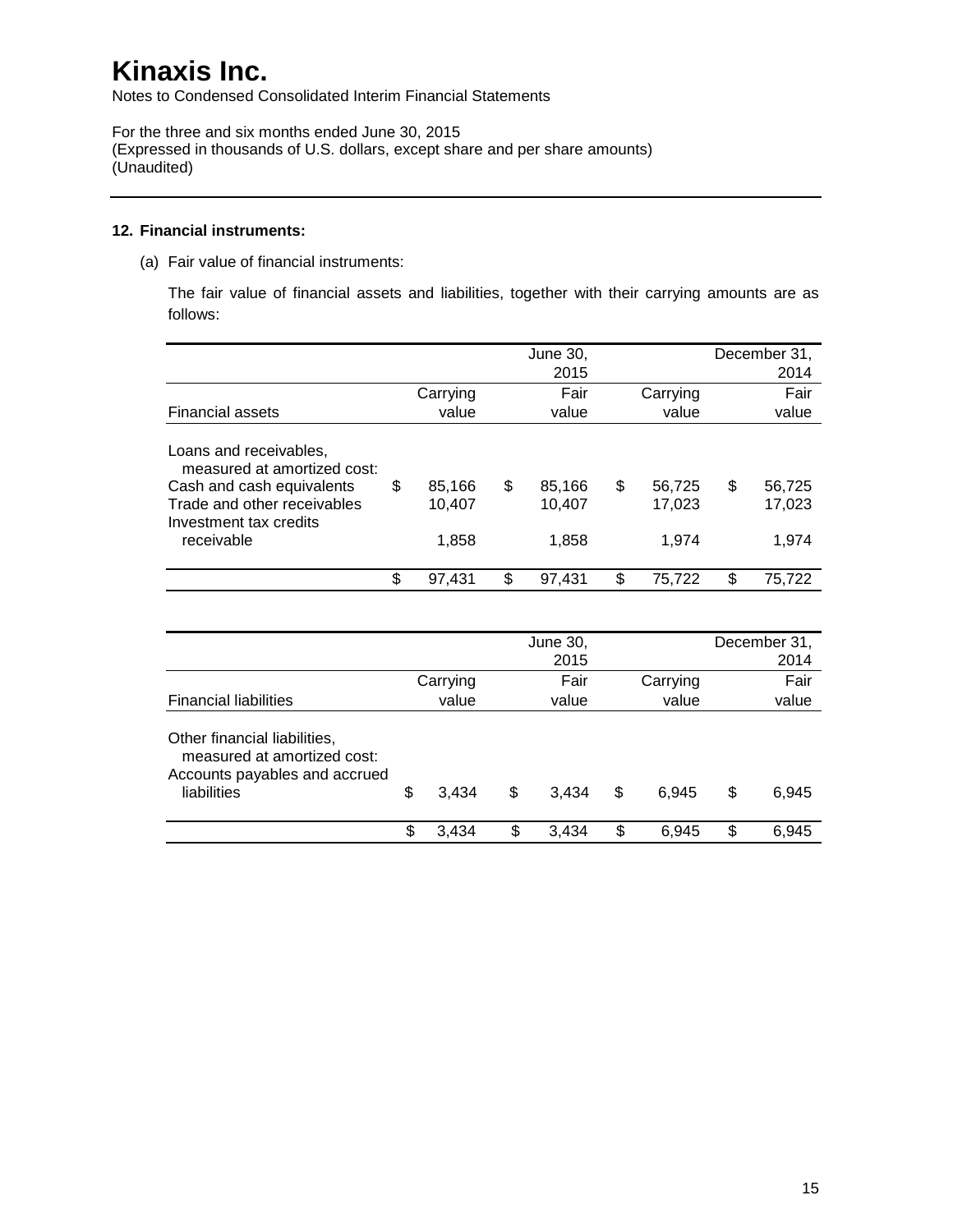Notes to Condensed Consolidated Interim Financial Statements

For the three and six months ended June 30, 2015 (Expressed in thousands of U.S. dollars, except share and per share amounts) (Unaudited)

### **12. Financial instruments (continued):**

(b) Credit risk:

The maximum exposure to credit risk for trade receivables by geographic region was as follows:

|                                                 | June 30,<br>2015              |    | December 31,<br>2014 |
|-------------------------------------------------|-------------------------------|----|----------------------|
| Canada<br><b>United States</b><br>Other foreign | \$<br>1,391<br>6,047<br>1,590 | \$ | 430<br>15,049<br>908 |
|                                                 | \$<br>9,028                   | S  | 16,387               |

The aging of the trade receivables at the reporting date was as follows:

|                                                                      |    | <b>June 30,</b><br>2015 | December 31,<br>2014 |                     |  |
|----------------------------------------------------------------------|----|-------------------------|----------------------|---------------------|--|
| Current                                                              | \$ | 7,340                   | S                    | 13,757              |  |
| Past due:<br>$0 - 30$ days<br>$31 - 60$ days<br>Greater than 60 days | \$ | 1,073<br>589<br>26      | \$                   | 2,250<br>195<br>185 |  |
|                                                                      | S  | 9,028                   | ß.                   | 16,387              |  |

As at June 30, 2015, two customers accounted for greater than 10% of total trade receivables (December 31, 2014 - one customer).